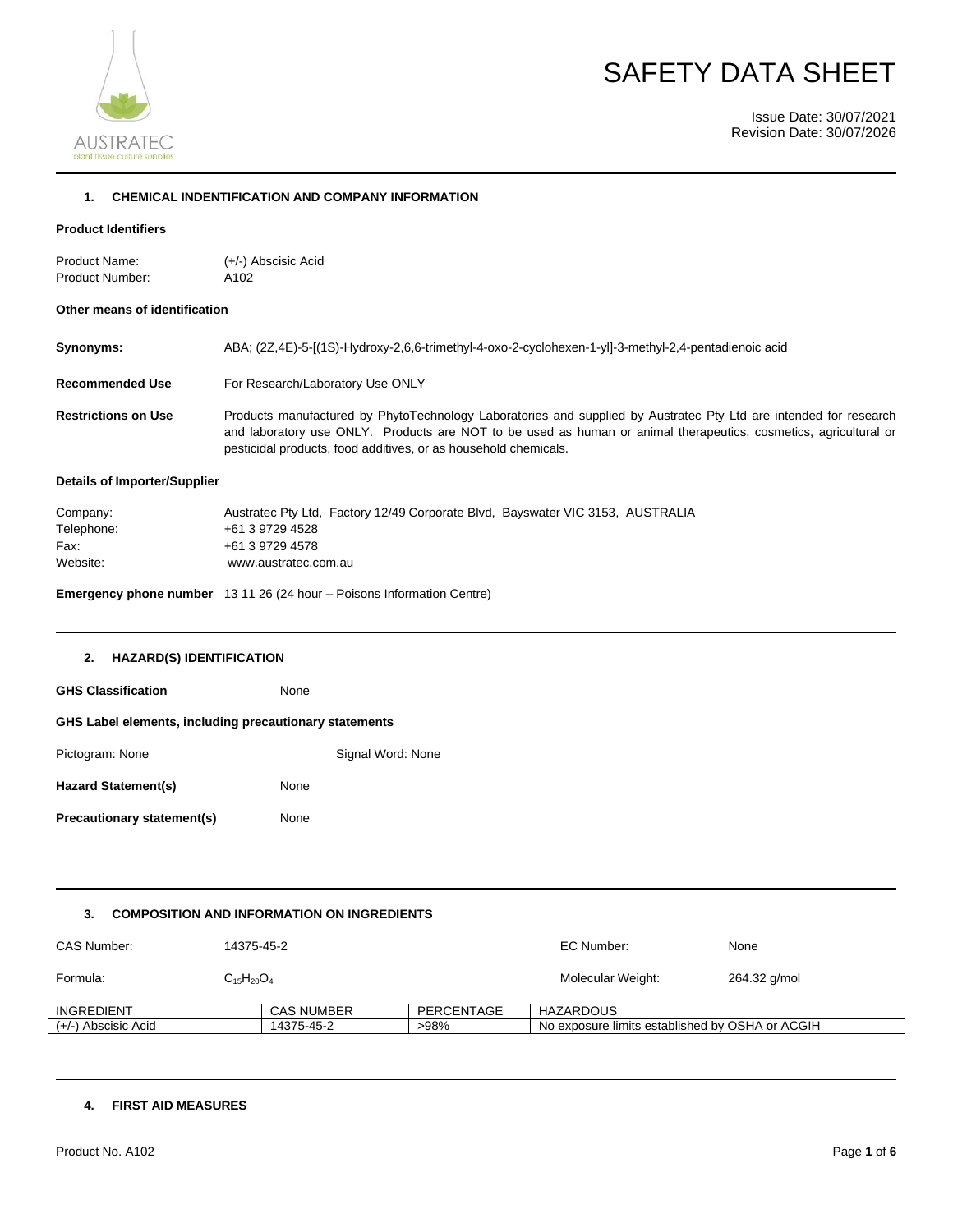#### **Description of first aid measures**

| General advice: | Consult a doctor/physician. Show this safety data sheet to the doctor in attendance.                                                                                                                                                                                  |
|-----------------|-----------------------------------------------------------------------------------------------------------------------------------------------------------------------------------------------------------------------------------------------------------------------|
| Ingestion:      | MAY CAUSE IRRITATION IF SWALLOWED. If swallowed, wash mouth out with water. Never give anything by mouth to<br>an unconscious person. Seek medical attention.                                                                                                         |
| Inhalation:     | MAY CAUSE IRRITATION TO RESPIRATORY TRACT. Safely remove person to fresh air. If not breathing, begin<br>cardiopulmonary resuscitation (CPR). If breathing is difficult, ensure clear airway and give oxygen. Seek medical<br>attention.                              |
| Eye contact:    | DIRECT CONTACT MAY CAUSE IRRITATION, REDNESS, TEARING, OR BLURRED VISION. Flush eye out<br>immediately with water for at least 15 minutes. Eyelids should be held away from the eyeball to ensure thorough rinsing.<br>Seek medical attention if irritation persists. |
| Skin contact:   | MAY CAUSE IRRITATION, REDDENING, ITCHING OR INFLAMATION. Wash area thoroughly with soap and water.<br>Remove and wash contaminated clothing. Seek medical attention.                                                                                                  |

#### **Most important symptoms and effects, both acute and delayed**

See section 2 and/or section 11

#### **Recommendation for immediate medical attention and special treatment needed**

No data available

#### **5. FIRE FIGHTING MEASURES**

| Suitable extinguishing media                                    | Water spray, carbon dioxide, dry chemical powder, or appropriate foam. Use extinguishing media<br>suitable for surrounding fire.                                                        |
|-----------------------------------------------------------------|-----------------------------------------------------------------------------------------------------------------------------------------------------------------------------------------|
| Specific hazards arising from the chemical                      |                                                                                                                                                                                         |
| Hazardous combustion products:                                  | May emit toxic fumes under fire conditions.                                                                                                                                             |
| Toxic gases produced:                                           | Carbon oxides                                                                                                                                                                           |
| Special protective equipment and<br>precaution for firefighters | In the event of fire, wear full protective clothing and NIOSH (US) or EN145 (EU) approved self<br>contained breathing apparatus. Evacuate the area and fight fire from a safe distance. |

#### **6. ACCIDENTAL RELEASE MEASURES**

| Personal precautions, protective<br>equipment and emergency procedures | Use personal protection equipment (PPE) recommended in Section 8. Avoid dust formation. Avoid<br>breathing vapors, mist or gas. Ensure adequate ventilation especially in confined areas. Evacuate<br>personnel to safe areas. Avoid breathing dust. |
|------------------------------------------------------------------------|------------------------------------------------------------------------------------------------------------------------------------------------------------------------------------------------------------------------------------------------------|
| <b>Environmental precautions</b>                                       | Prevent further leakage or spillage if safe to do so. Do not let product enter drains.                                                                                                                                                               |
| Methods and materials for containment<br>and cleanup                   | Wear suitable protective clothing. Avoid dust formation. Carefully sweep up and remove. Place<br>in a dry container and cover. Remove from area for safe disposal (see section 13).                                                                  |

#### **7. HANDLING AND STORAGE**

| Precautions for safe handling          | Avoid contact with skin and eyes. Avoid dust formation and aerosols. Avoid incompatible substances.<br>Provide appropriate exhaust ventilation where dust is formed. Wash thoroughly after use. |
|----------------------------------------|-------------------------------------------------------------------------------------------------------------------------------------------------------------------------------------------------|
| <b>Conditions for safe storage</b>     | Keep in a tightly closed container and store in a cool, dry and well ventilated area. Product is<br>hydroscopic, protect from moisture.                                                         |
| <b>Recommended Storage Temperature</b> | $-20$ to $0^{\circ}$ C                                                                                                                                                                          |
| Product No. A102                       | Page 2 of 6                                                                                                                                                                                     |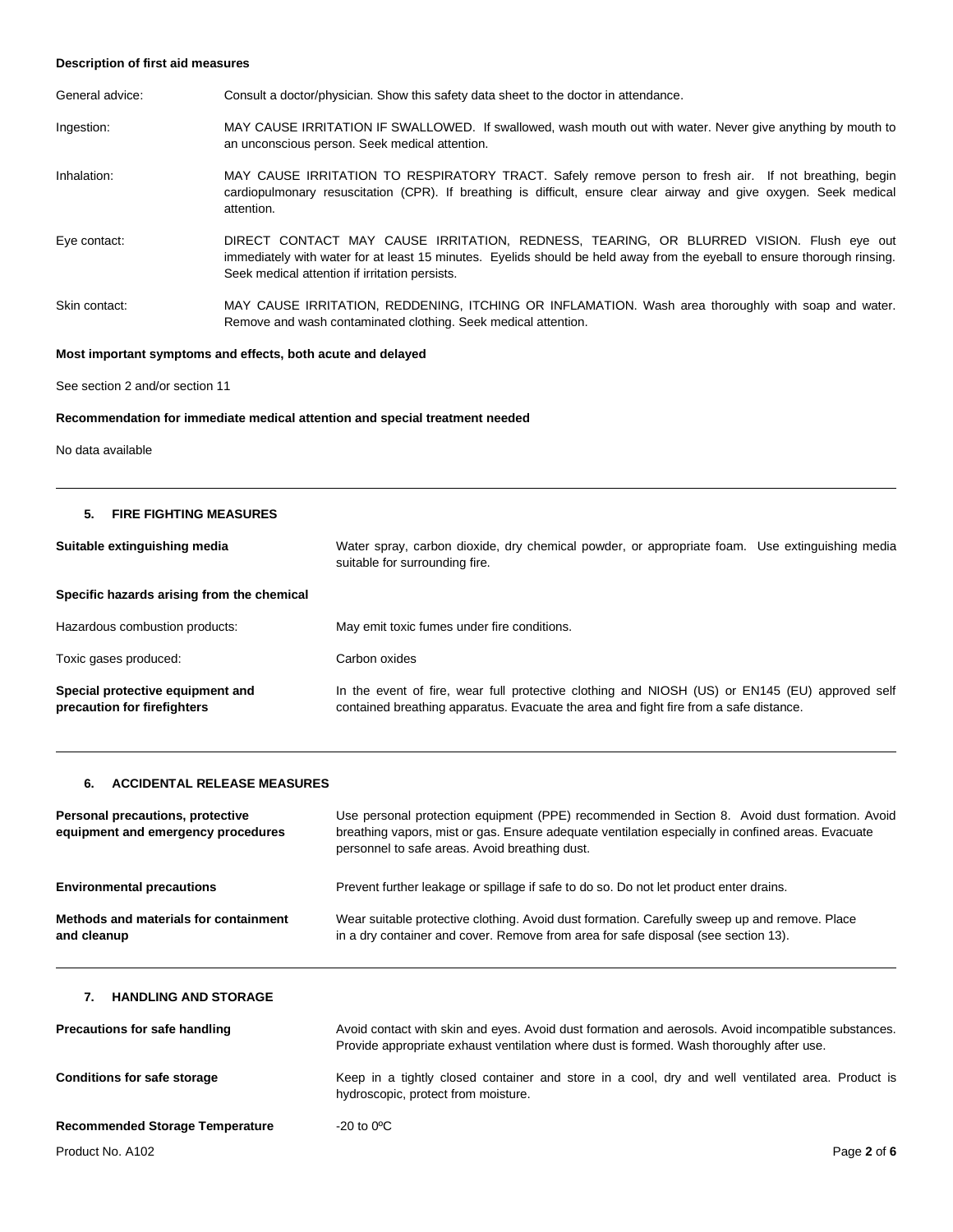#### **8. EXPOSURE CONTROLS AND PERSONAL PROTECTION**

#### **Exposure control measures**

| Australian Exposure Standards (TWA;STEL):   | No data available                                                                                                                                                        |
|---------------------------------------------|--------------------------------------------------------------------------------------------------------------------------------------------------------------------------|
| OSHA's permissable exposure limits (PEL's): | No data available                                                                                                                                                        |
| ACGIH threshold limit values (TLV's):       | No data available                                                                                                                                                        |
| <b>Engineering controls</b>                 | Handle in accordance to general industrial hygiene and chemical safety practice.                                                                                         |
| Personal protective equipment (PPE)         |                                                                                                                                                                          |
| Eye Face Protection:                        | Chemical safety shield, glasses or goggles approved under NIOSH (US) or EN166 (EU). Have eye<br>washing facilities readily available where eye contact can occur.        |
| <b>Skin Protection:</b>                     | Suitable protective gloves.                                                                                                                                              |
| <b>Body Protection:</b>                     | Lab coat or protective chemical suit. Protective equipment must be selected in accordance to the<br>amount of dangerous substance within the specific workplace.         |
| <b>Respiratory Protection:</b>              | Use an appropriate dust mask. Use N95 (US) or type P1 (EN143) dust mask where dust level is a<br>nuisance. Appropriate respirator approved under NIOSH (US) or CEN (EU). |

### **9. PHYSICAL AND CHEMICAL PROPERTIES**

| Appearance                              | White to off-white powder          |
|-----------------------------------------|------------------------------------|
| Odour                                   | Odorless                           |
| <b>Odour threshold</b>                  | No data available                  |
| pH (0.01 g/5mL KOH)                     | $13.0 - 14.0$ (solvent dependant). |
| <b>Melting point</b>                    | 161 - 163°C                        |
| Initial boiling point/boiling range     | No data available                  |
| Flash point (closed cup)                | No data available                  |
| <b>Evaporation rate</b>                 | No data available                  |
| Flammability (solid, gas)               | No data available                  |
| Flammable limits (upper %)              | No data available                  |
| Flammable limits (lower %)              | No data available                  |
| Vapour pressure                         | No data available                  |
| Vapour density                          | No data available                  |
| <b>Relative density</b>                 | No data available                  |
| <b>Solubility</b>                       | Soluble in KOH or NaOH             |
| Partition coefficient (n-octanol/water) | No data available                  |
| <b>Auto-ignition temperature</b>        | No data available                  |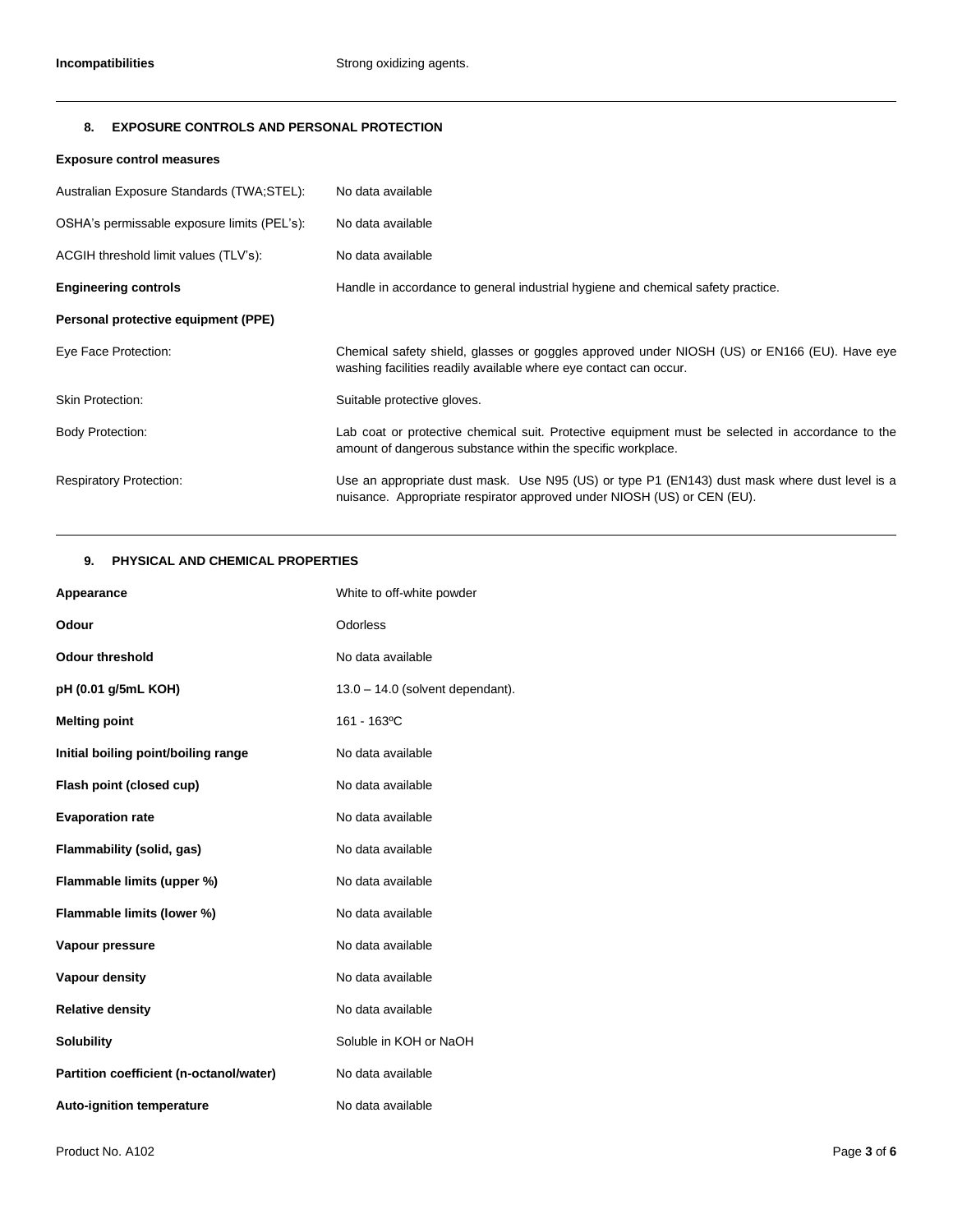## **Viscosity No data available**

| <b>10. STABILITY AND REACTIVITY</b> |                                                                           |
|-------------------------------------|---------------------------------------------------------------------------|
| <b>Reactivity</b>                   | No data available.                                                        |
| <b>Chemical stability</b>           | Stable under normal conditions of use and recommended storage conditions. |
| Possibility of hazardous reactions  | Will not occur.                                                           |
| <b>Conditions to avoid</b>          | Moisture.                                                                 |
| Incompatible materials              | Strong oxidizing agents.                                                  |
| Hazardous decomposition products    | Carbon dioxide and carbon monoxide                                        |

#### **11. TOXICOLOGICAL INFORMATION**

| <b>Acute toxicity</b>                     | $LD_{50}$ (Oral, Rat)(mg/Kg):<br>LD <sub>50</sub> (Oral, Mouse)(mg/Kg):<br>LD <sub>50</sub> (Dermal, Rabbit)(mg/Kg): |                                        | No data available.<br>No data available.<br>No data available. |
|-------------------------------------------|----------------------------------------------------------------------------------------------------------------------|----------------------------------------|----------------------------------------------------------------|
| <b>Skin corrosion/irritation</b>          | No data available                                                                                                    |                                        |                                                                |
| Serious eye damage/irritation             | No data available                                                                                                    |                                        |                                                                |
| Respiratory or skin sensitisation         | No data available                                                                                                    |                                        |                                                                |
| Germ cell mutagenicity                    | No data available                                                                                                    |                                        |                                                                |
| Carcinogenicity                           | NTP:<br>IARC:<br>Z List:<br>OSHA Reg:                                                                                |                                        | No.<br>No.<br><b>No</b><br>No.                                 |
| <b>Reproductive toxicity</b>              | No data available.                                                                                                   |                                        |                                                                |
| Specific target organ toxicity (STOT)     | Single Exposure:<br>Repeated Exposure:                                                                               | No data available<br>No data available |                                                                |
| <b>Aspiration hazard</b>                  | No data available                                                                                                    |                                        |                                                                |
| <b>Target organs</b>                      | None identified                                                                                                      |                                        |                                                                |
| Medical conditions aggravated by exposure | None identified                                                                                                      |                                        |                                                                |
| Routes of entry                           | Skin and eyes.                                                                                                       |                                        |                                                                |
| Symptoms associated with overexposure     | Irritation, itching, gastrointestinal upset.                                                                         |                                        |                                                                |
| <b>NIOSH/RTECS No.</b>                    | <b>Not Listed</b>                                                                                                    |                                        |                                                                |

#### **The toxicological properties of this product have not been thoroughly investigated.**

### **12. ECOLOGICAL INFORMATION**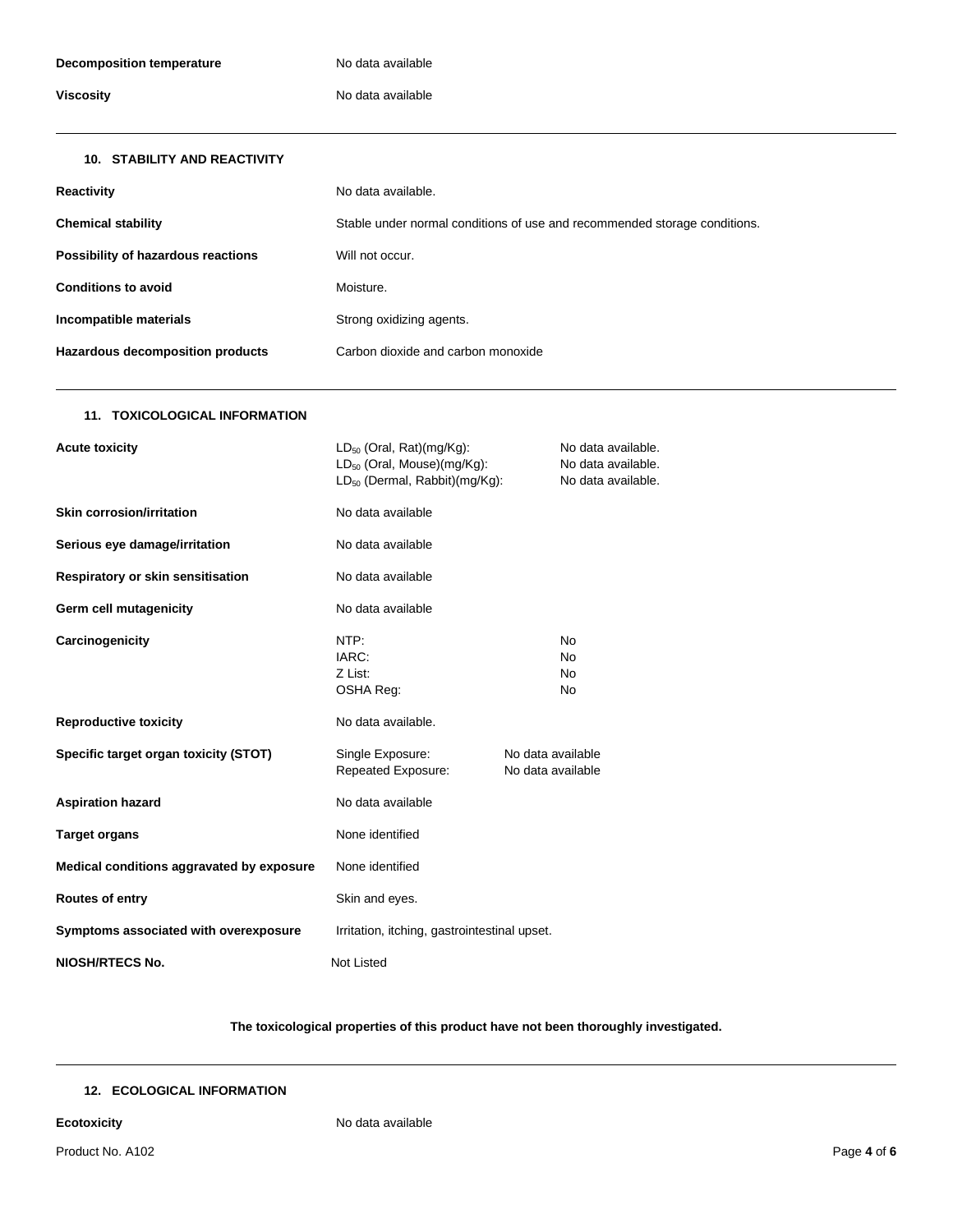| Persistence and degradability    | No data available                                                                                            |  |  |
|----------------------------------|--------------------------------------------------------------------------------------------------------------|--|--|
| <b>Bioaccumulative potential</b> | No data available                                                                                            |  |  |
| <b>Mobility in soil</b>          | No data available                                                                                            |  |  |
| Other adverse effects            | No data available                                                                                            |  |  |
| 13. DISPOSAL CONSIDERATIONS      |                                                                                                              |  |  |
| <b>Disposal procedure</b>        | Dispose in accordance with all applicable government, state, and environmental chemical safety<br>practices. |  |  |
| EPA hazardous waste number       | No data available                                                                                            |  |  |
| <b>14. TRANSPORT INFORMATION</b> |                                                                                                              |  |  |
| <b>UN number</b>                 | ADG:<br>Non-Dangerous Goods<br>IMDG:<br>Non-Dangerous Goods<br>IATA:<br>Non-Dangerous Goods                  |  |  |
| Proper shipping/technical name   | Non-Dangerous Goods.                                                                                         |  |  |
| <b>Hazard Class</b>              | No data available                                                                                            |  |  |
| Packing group                    | No data available                                                                                            |  |  |
| <b>Environmental hazards</b>     | No data available                                                                                            |  |  |
| <b>Special precautions</b>       | No data available                                                                                            |  |  |
| <b>Hazchem</b>                   | Non-Dangerous Goods                                                                                          |  |  |

#### **15. REGULATORY INFORMATION**

#### **Notification Status**

| Australia (AICS):    | Not determined                                                                                                                 |                                         |
|----------------------|--------------------------------------------------------------------------------------------------------------------------------|-----------------------------------------|
| New Zealand (NZIoC): | Not determined                                                                                                                 |                                         |
| USA (TSCA):          | Not determined                                                                                                                 |                                         |
| SARA TITLE III:      | Section 302 (EHS) Ingredients:<br>Section 313 Ingredients:<br>Section 304 (EHS/CERCLA) Ingredients:<br>Section 311/312 Hazard: | No<br>No<br><b>No</b><br>No SARA Hazard |

#### **16. OTHER INFORMATION**

| <b>HMIS Rating:</b> | Health Hazard | Chronic Health Hazard | Flammability             | Physical Hazard |
|---------------------|---------------|-----------------------|--------------------------|-----------------|
|                     |               |                       |                          |                 |
| NFPA Rating:        | Health Hazard | Fire Hazard           | <b>Reactivity Hazard</b> | Special Hazard  |
|                     |               |                       |                          |                 |

Austratec Pty Ltd provides information contained herein in good faith but makes no representation as to its comprehensiveness or accuracy. The above information is intended to be used only as a guide to the appropriate precautionary handling of this material by a properly trained person. Austratec Pty Ltd shall not be held liable for any damage resulting from handling or from contact with the above product. This product is intended for LABORATORY